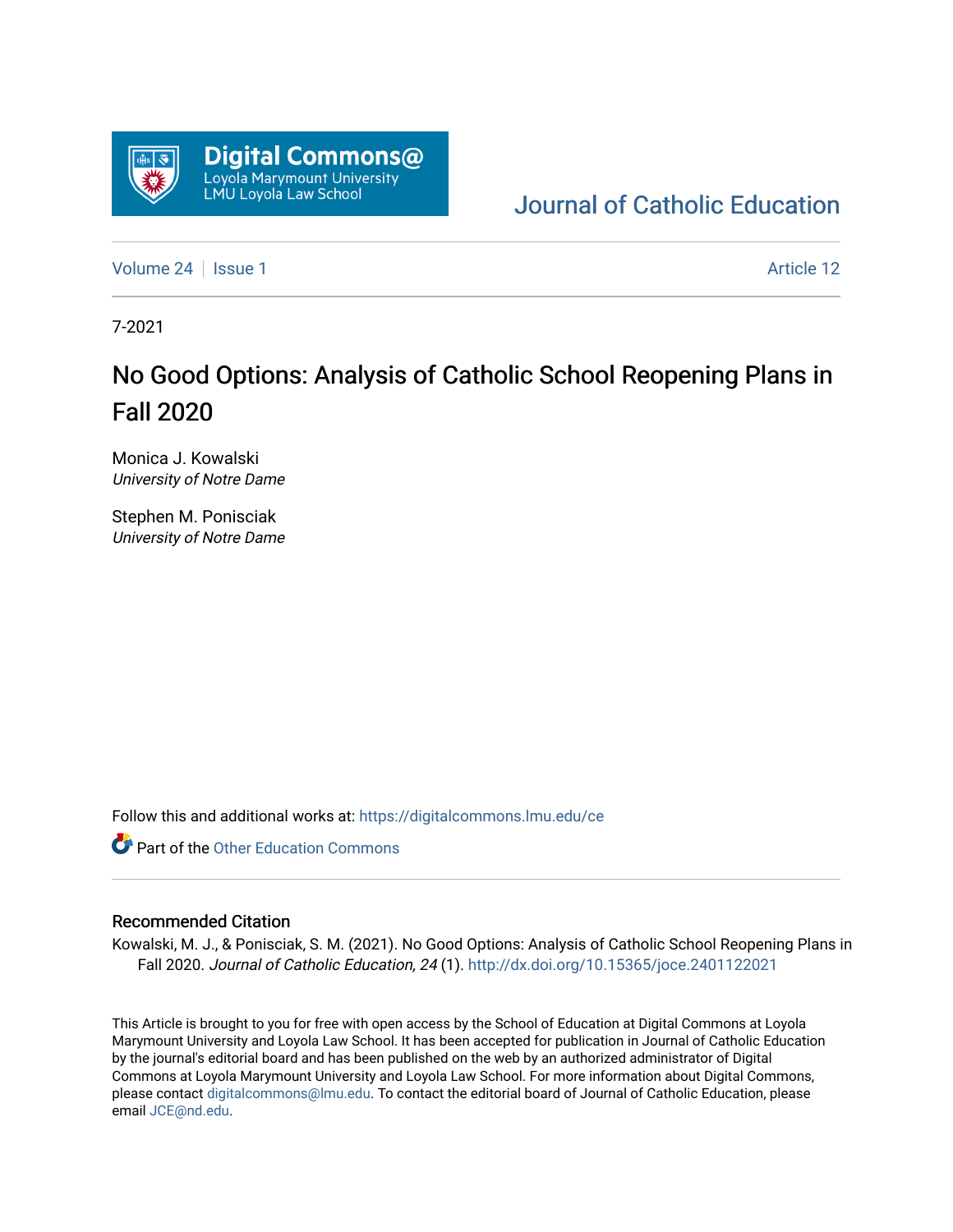*Journal of Catholic Education* Spring 2021, Volume 24, Issue 1, 225[-238](#page-14-0) This work is licensed under CC BY 4.0.  $\left(\begin{matrix} \mathbf{c} \\ \mathbf{c} \end{matrix}\right)$ <https://doi.org/10.15365/joce.2401122021>



# **No Good Options: Analysis of Catholic School Reopening Plans in Fall 2020**

Monica J. Kowalski<sup>1</sup> and Stephen M. Ponisciak<sup>1</sup>

**Abstract:** As schools across the country made decisions about how to safely reopen during the COVID-19 pandemic in the Fall of 2020, Catholic schools reopened for in-person instruction more than surrounding public schools. This study analyzes published reopening plans from 136 Catholic schools in 18 different states to explore how schools reopened and how they communicated their plans. Results showed that Catholic schools mostly did not decide to reopen virtually, consistent with local health data trends and public school decisions. Rather, Catholic schools offered in-person education with health and safety protocols in place. Most schools in the sample did not communicate their plans in full on their websites. Plans that were accessible on websites were analyzed based on the National Standards and Benchmarks of Effective Catholic Schools for evidence of the added value of Catholic education during this time.

**Keywords:** COVID-19, school reopening, remote instruction

S<br>mtil.com chools that are largely or completely dependent on tuition and philanthropy for sustenance had no good options regarding their methods of reopening during the COVID-19 pandemic. In some places, they had no choices, due to state mandates requiring virtual instruction until community health benchmarks were met. A popular perspective was that schools needed to open for mental and social health reasons, and that they could be opened safely in areas of low virus transmission([Levinson et al., 2020\)](#page-13-0). Additionally, many parents needed schools to be open in person in order to work. While the science regarding COVID-19 transmission by children is still developing([Couzin-Frankel et al., 2020\)](#page-12-0), many public schools opted to open the school year virtually — approximately 26% of public school districts([Gross et al.](#page-12-1), [2020](#page-12-1)) and 61% of public

<sup>1</sup> University of Notre Dame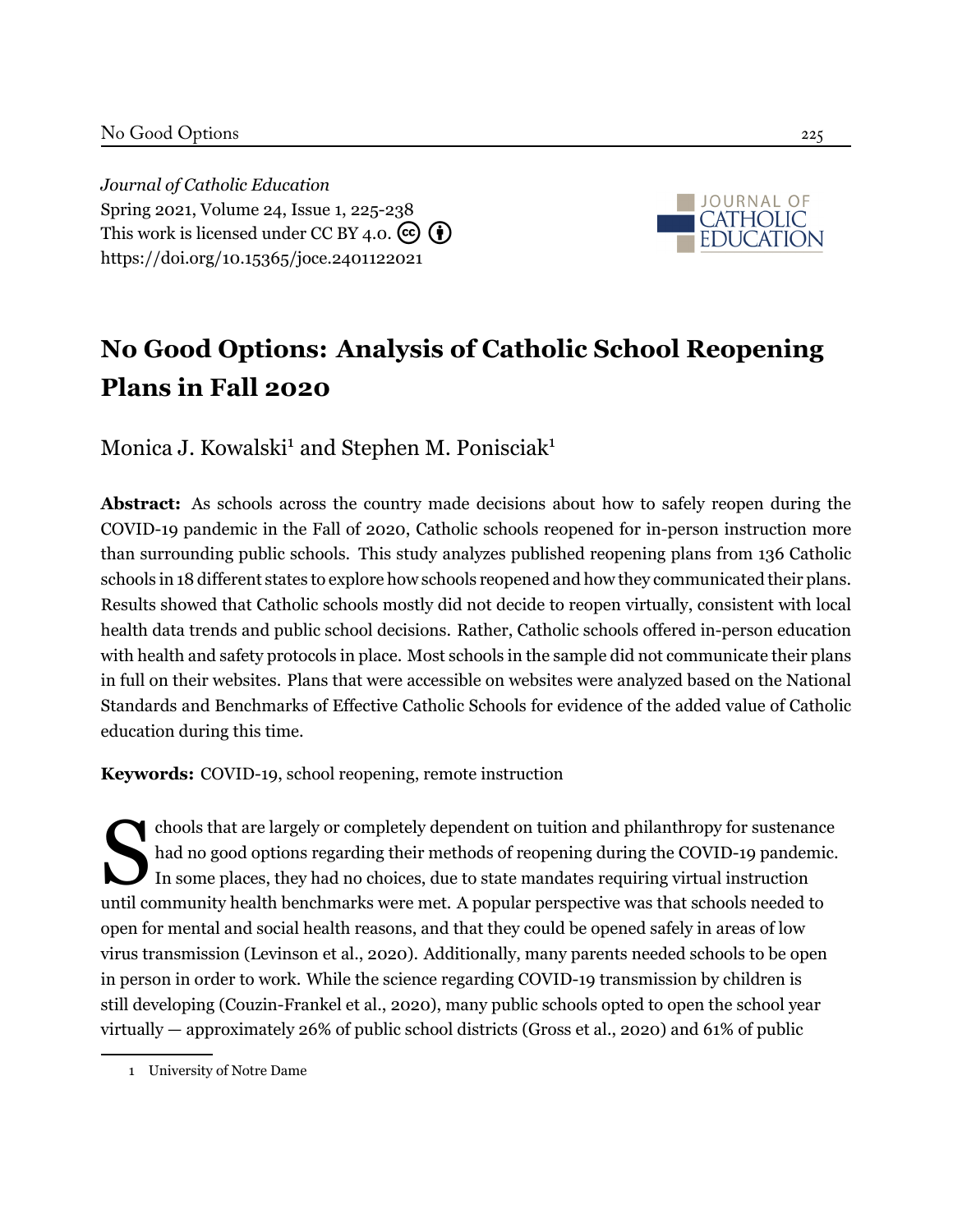school students began the year with remote learning. Urban and suburban districts were more likely to open remotely than rural public districts.

In contrast, 85% of Catholic schools opened in person([Patton & Newkirk, 2020\)](#page-14-1) and have viewed this as a "wonderful opportunity" to take advantage of the "tone deafness" of public school leaders [\(Hays;](#page-13-1) [Jung,](#page-13-2) 2020, n.p.). These openings were not without controversy. Due largely to the principle of subsidiarity, or local control of Catholic education, Catholic schools decided on their own whether to open in person, and some claimed the decision to open in person is not related to funding issues([Kirkman](#page-13-3), [2020\)](#page-13-3). Others suggested that financial issues were a concern for Catholic schools when considering whether to reopen in person [\(Squire, 2020](#page-14-2); [Trumbull & Robertson](#page-14-3), [2020](#page-14-3)). In several places, lawsuits were filed to allow in-person instruction [\(Finn](#page-12-2), [2020](#page-12-2); [Lopez-](#page-13-4)[Villafaña, 2020](#page-13-4)). Because they opened in person, some Catholic schools increased their enrollment to the point of needing waiting lists, raising concerns among parents that space may not be available for their child to return to the school in the 2021-2022 school year because they opted for virtual learning during the pandemic [\(Morrison, 2020\)](#page-13-5). In several states, Catholic schools required parents to sign waivers prior to students' in-person instruction to protect schools from lawsuits [\(McKeown](#page-13-6), [2020](#page-13-6)).

For a variety of reasons, some teachers did not return to the classroom([Baye](#page-12-3), [2020](#page-12-3); [Hays,](#page-13-1) [2020](#page-13-1); [O'Loughlin](#page-13-7), [2020;](#page-13-7) [Thompson](#page-14-4), [2020;](#page-14-4) [Tufaro](#page-14-5), [2020](#page-14-5)). Those who have returned may not feel safe raising concerns about returning due to the recent legislation regarding the ministerial exception [\(Dodds et al.](#page-12-4), [2020](#page-12-4); [Grindon](#page-12-5), [2020](#page-12-5); [Reilly, 2020](#page-14-6); [Romano](#page-14-7), [2020](#page-14-7); [Tedeschi](#page-14-8), [2020](#page-14-8); [Zimmermann, 2020\)](#page-14-9) and the lack of teachers' unions in many Catholic schools. Some schools required teachers to sign waivers([Larson & Daprile](#page-13-8), [2020\)](#page-13-8). While some claimed that in-person learning is immoral, unnecessary, unjust, and directly contradicts the church's teachings [\(Nichols,](#page-13-9) [2020](#page-13-9)). Catholic school leaders have often stated that they are more able to implement social distancing measures and other safety procedures than public schools, and that in-person instruction and interaction is important for students' mental health and development [\(Thompson](#page-14-4), [2020\)](#page-14-4).

Despite these challenges, in some Catholic schools, years of enrollment decline have stopped, as parents seek in-person instruction for their children([O'Loughlin, 2020;](#page-13-7) [Reilly](#page-14-6), [2020;](#page-14-6) [Roberts,](#page-14-10) [2020](#page-14-10)). Whether these trends will continue post-pandemic is unclear; the proportion of new enrollees who are Catholic has not typically been reported. Schools frequently expect that they will be able to retain these new students even if they are not attending for religious reasons, and tuition assistance is often offered to attract new students [\(Katinas, 2020](#page-13-10)). Therefore, the aim of this study was to explore how schools communicated reopening decisions in ways that served to attract and retain enrollment. Our research questions were twofold: 1) To what extent did Catholic schools reopen in person versus virtually, and how did these decisions align with local public health data and/or public school decisions? 2) To what extent did Catholic schools leverage reopening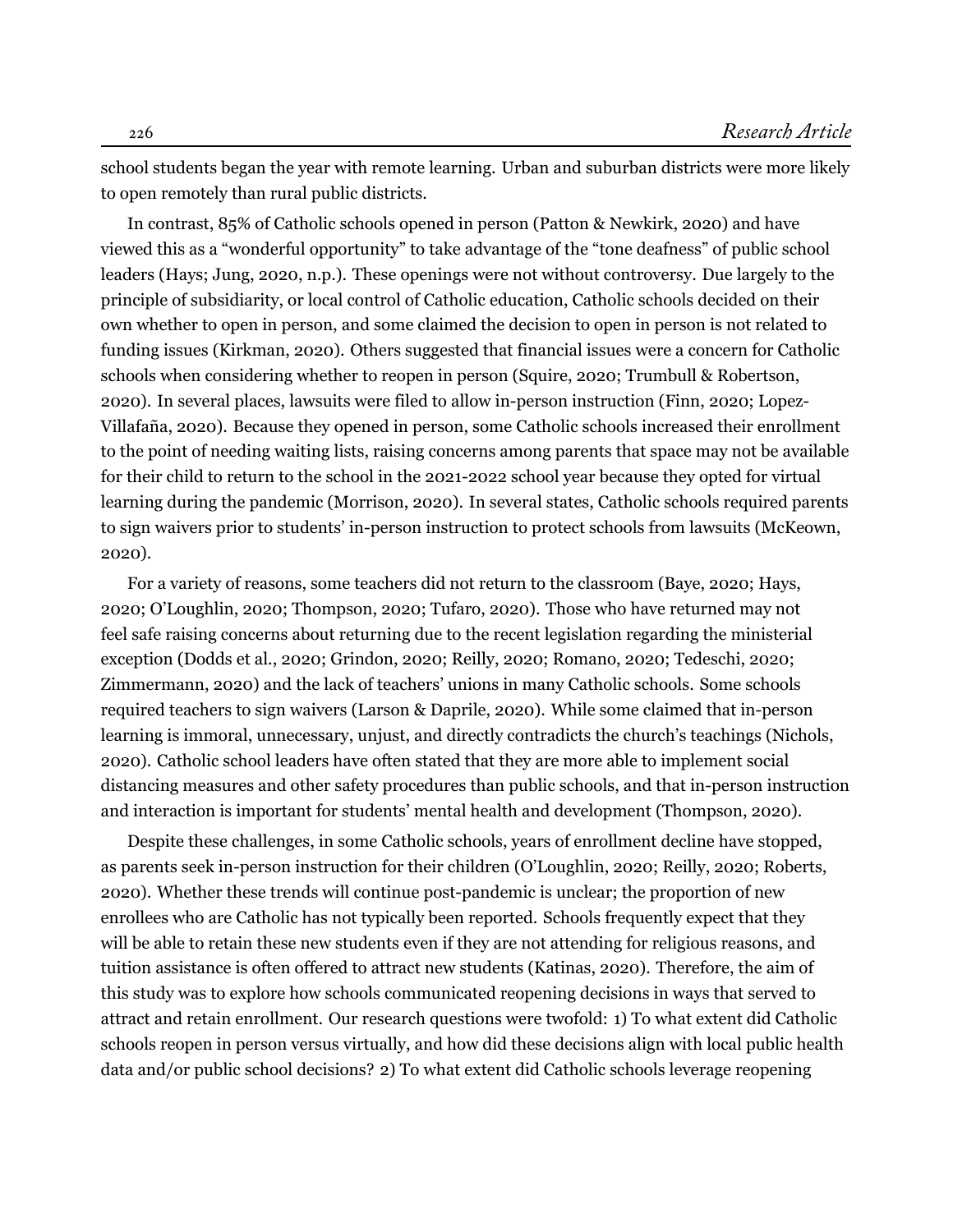documents to communicate decisions in order to attract and retain families? This exploration is important because in the absence of systematic national data collection on Catholic school reopening strategies, this study begins to tell the story of what happened to Catholic schools during this unprecedented time and can point to key learnings about the added value of Catholic education.

#### **Method**

This study entailed mixed method analysis of publicly available data related to Catholic schools. The sample included Catholic schools affiliated with a service program operated by the researchers' institution. There were 136 schools located in 18 states. We collected reopening plans from the websites of these schools, and reopening status from colleagues familiar with these schools' plans. These status items were then confirmed by examining news articles and schools' social media platforms. We collected data on public school districts' reopening plans from district websites and national data. Data on county-level test positivity were collected from state and (when state data were unavailable) county health department websites; county-level case rates came from the New York Times database of county-level COVID data([New York Times](#page-13-11), [2020](#page-13-11)).

We encountered a variety of data quality issues. States for which all county-level data were available sometimes appeared to report incorrect data (showing more new cases than tests on some dates, for example). Additionally, in three counties in Oklahoma, and one county in California, data on test positivity were not available. Some states used blatantly inappropriate measures that ignore or improperly adjust for seasonality (e.g. a 3-day moving average, when there is clearly a 7-day pattern to cases and testing). Some schools seem to have different understandings of the meaning of "hybrid." Some schools that have indicated that they were providing a "hybrid" option were actually opening in person, with a fully virtual option for those who chose it. Throughout this paper, "hybrid" means that smaller groups of students attend on alternate days in person and virtually.

We used the CDC's school safety recommendations, shown in Table 1([Centers for Disease](#page-12-6) [Control and Prevention, 2020\)](#page-12-6), to categorize counties' risk status because some states appeared to have no recommendations for school reopening, and those with recommendations had standards that varied widely. We focused on the metrics for which we had accessible data: two core measures, the number of new cases per 100,000 persons within the last 14 days, and the percentage of positive tests within the last 14 days (which was unavailable in some states, while the type of test was unavailable in other states); and a secondary measure, the percent change in new cases per 100,000 population during the last 7 days compared with the previous 7 days (negative values indicate improving trends). Each of these measures was examined as of seven days before the first day of school for Fall 2020, when a decision about mode of school opening might be made.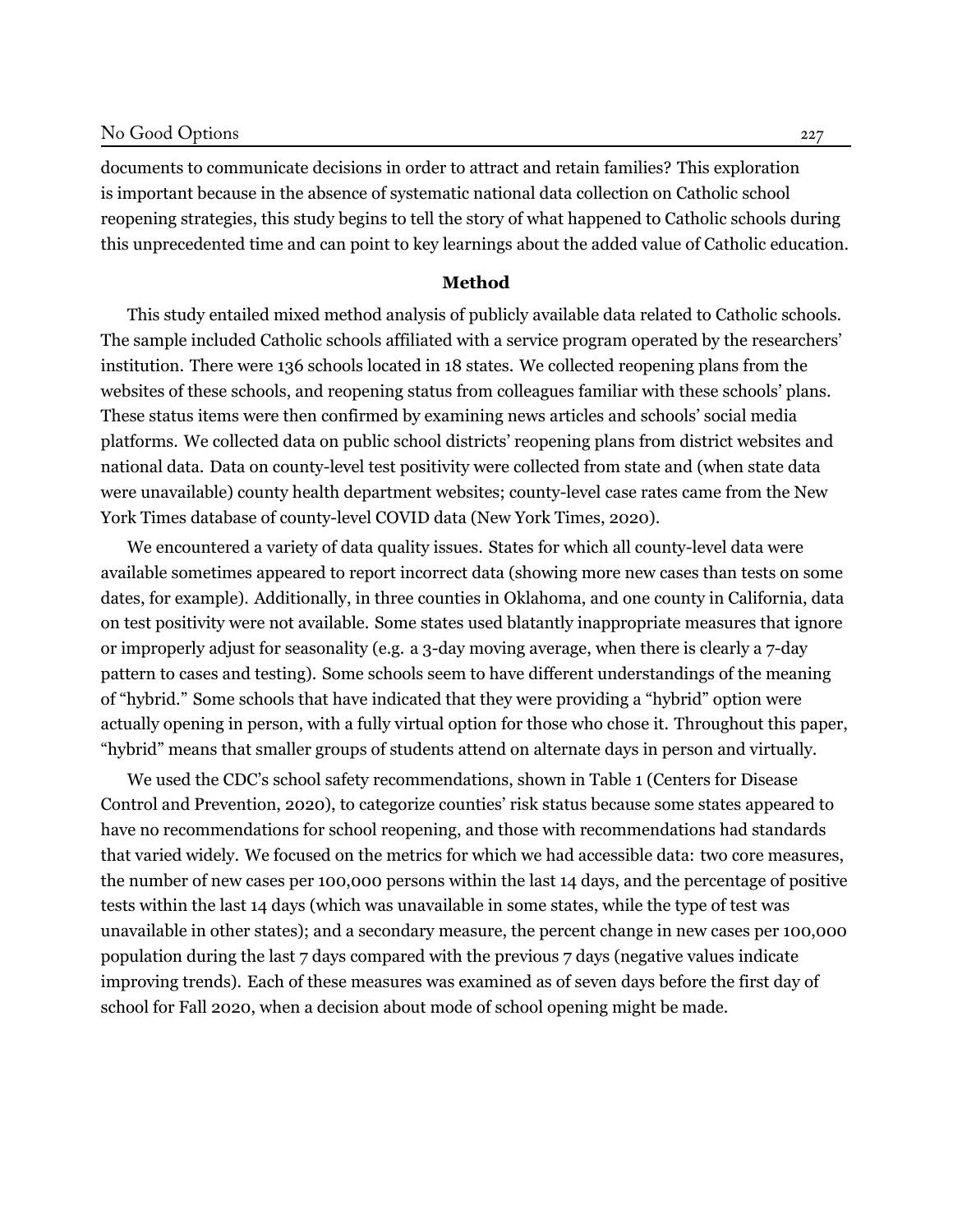#### **Table 1**

*Indicators and Thresholds for Risk of Introduction and Transmission of COVID-19 in Schools* 

| <b>Indicators</b>                   | Lowest risk of | Lower risk of    | Moderate risk   | Higher risk of | Highest risk of |
|-------------------------------------|----------------|------------------|-----------------|----------------|-----------------|
|                                     | transmission   | transmission     | of transmission | transmission   | transmission in |
|                                     | in schools     | in schools       | in schools      | in schools     | schools         |
| Number of new cases per             | $<$ 5          | $5$ to $<$ 20    | 20 to $<$ 50    | 50 to $<$ 200  | >200            |
| 100,000 persons within              |                |                  |                 |                |                 |
| the last 14 days.                   |                |                  |                 |                |                 |
|                                     |                |                  |                 |                |                 |
| Percentage of RT-PCR tests          | $<$ 3%         | 3% to <5%        | 5% to <8%       | 8% to <10%     | >10%            |
| that are positive during            |                |                  |                 |                |                 |
| the last 14 days.                   |                |                  |                 |                |                 |
|                                     |                |                  |                 |                |                 |
| Ability of the school               | Implemented    | Implemented      | Implemented     | Implemented    | Implemented     |
| to implement 5 key                  | all 5          | all 5 strategies | 3-4 strategies  | 1-2 strategies | no strategies   |
| mitigation strategies. <sup>1</sup> | strategies     | correctly but    | correctly and   | correctly and  |                 |
|                                     | correctly and  | inconsistently   | consistently    | consistently   |                 |
|                                     |                |                  |                 |                |                 |
|                                     | consistently   |                  |                 |                |                 |

*Note*. Adapted from "Indicators for Dynamic School Decision-Making," by Centers for Disease Control and Prevention (2020).  $1$ Mitigation strategies include (1) Consistent and correct use of masks; (2) Social distancing to the largest extent possible; (3) Hand hygiene and respiratory etiquette; (4) Cleaning and disinfection; and (5) Contact tracing in collaboration with local health department

#### **Results**

#### **Reopening Decisions**

In fall 2020, there were 136 schools with teachers from the affiliated program (hereafter referred to as "study schools"). Nine of these schools opted for a hybrid opening, with about half of students attending in person on alternate days; 70 schools opened for full in-person instruction in at least some grades (while typically offering online instruction for those who declined to attend in person); and the remaining 57 schools opened virtually (26 of these are in California counties with levels of virus transmission that precluded opening in person). These Catholic schools' reopening decisions appeared to be related to the local public schools' decisions, as only three of them could be described as "less open" than nearby public schools.

All 136 study schools were in counties that landed in the two highest CDC risk categories for 14 day case count one week before the first day of school: 64 were in counties in the "higher" category, and 72 were in the "highest" category. There was a bit more variation in 14-day test positivity, as 8 schools were in the "lowest" category, 26 were "lower," 56 were "moderate," 8 were "higher," and 29 were "highest," with 9 missing due to lack of positivity data. Finally, on the secondary measure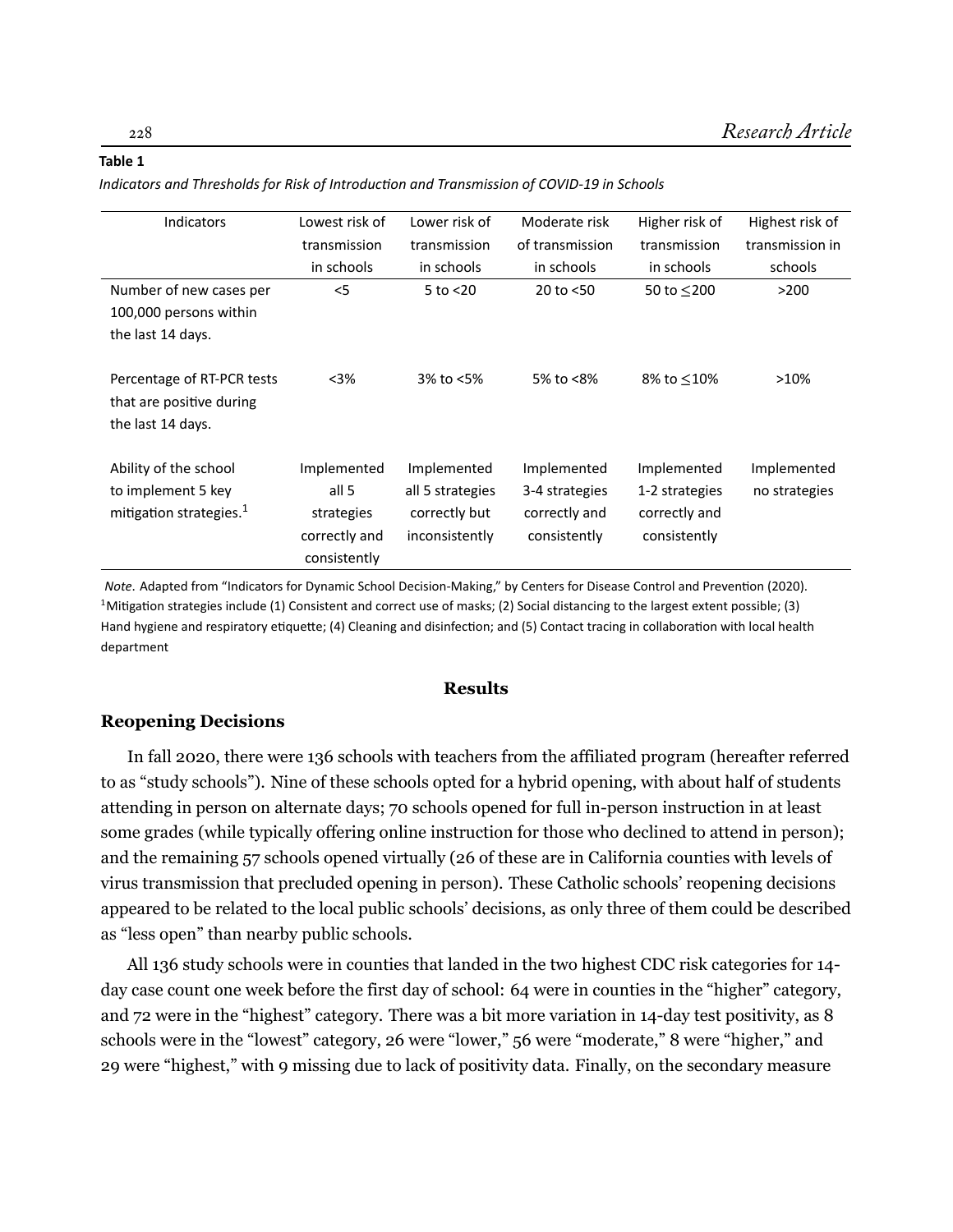of percent change in 7-day case count, 52 schools were in the "lowest" risk category, while 9 were "lower," 10 were "moderate," 15 were "higher," and 50 were "highest."

CDC recommended that schools in counties where the risk is moderate, higher, or highest consider hybrid or virtual only instruction (Centers for Disease Control and Prevention, 2020). We found limited evidence that these recommendations were followed. In subsequent analyses we removed schools in California, due to their state mandates restricting school reopening according to local health data (except Orange County, where schools did open in person). We were thus left with 111 schools that could choose to reopen. Chi-squared tests of a school's mode of opening (in person, hybrid, or virtual) compared with the CDC risk category for each of the three measures listed above were all non-significant, although the test of a school's mode of opening compared with the 14-day case count risk category was nearly significant (p=0.062), suggesting there was a weak association between the county's risk category for 14-day cases and the school's mode of opening. However, a chi-squared test of study schools' reopening status compared with neighboring public schools' reopening status was statistically significant. That is, there is an association between local public schools' reopening status (in person, hybrid, or remote) and study schools' reopening status. There were 20 study schools whose local public school districts opened in person; all 20 of these study schools also opened in person. Eight study schools' local public districts opened in hybrid format; four of these study schools also opened in hybrid format, while three opened virtually and one opened in person. Finally, there were 83 study schools in areas where public districts opened virtually. In this group, 29 study schools also opened virtually; five opened in hybrid format; and the remaining 49 opened in person. [Hartney & Finger](#page-12-7) ([2020](#page-12-7)) found that public districts located in counties with many Catholic schools were more likely to open in person; we have found that an inverse of this result was also true.

Logistic regressions of whether a school reopened fully virtually, with CDC risk categories as predictors, confirmed these findings. Schools that were in the "highest" 14-day case risk category were more likely to open virtually than those in the "higher" group. Paradoxically, schools whose counties fell into the "highest" and "higher" 14-day positivity categories were not significantly more likely to open remotely than schools in the "lowest" category (in fact they were slightly less likely to open remotely), while those in the "moderate" and "lower" categories were more likely to open remotely than those in the "lowest" category. A school's 14-day case risk category remained a significant predictor of virtual reopening when 14-day positivity category was added to the model (while the paradoxical relationship of reopening status with 14-day positivity remained). However, these two risk categories together left 90% of variation unexplained. Adding the secondary risk category that describes risk related to the percent change in 7-day case counts improved the model slightly, but still left 88% of variation unexplained. Thus, these schools do not appear to have relied strongly on the CDC's risk categories when deciding how to reopen.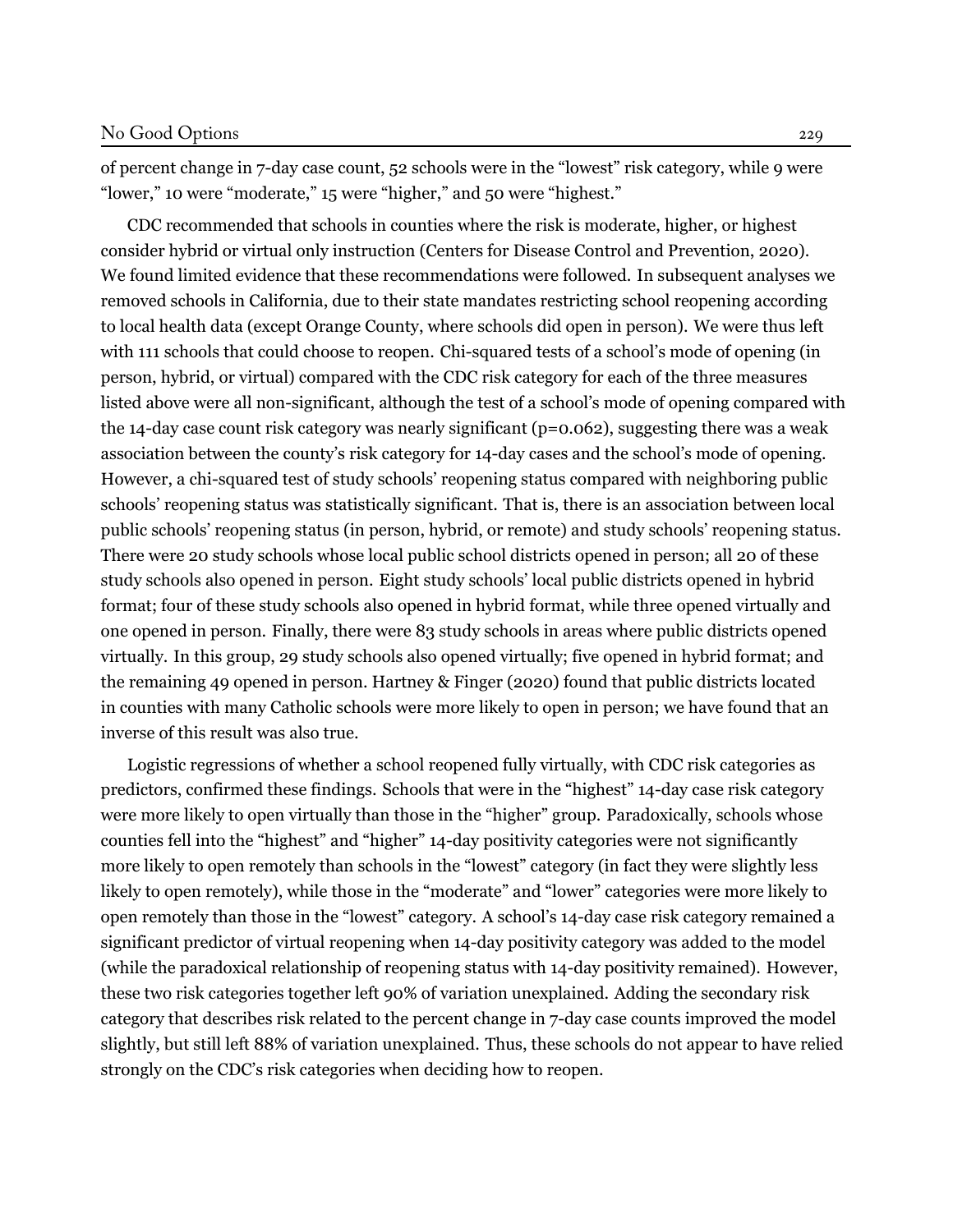If we step back and examine the underlying statistics on which these categories were based, we find results with a bit more explanatory value. A county's 14-day case rate per 100,000 was a significant predictor of whether schools open virtually, and so was the county's 14-day positivity rate (though the 14-day case rate was the stronger predictor). These two measures were highly correlated (with a correlation of 0.74), however, so adding the 14-day positivity rate to the model did not improve it. Further, the change in 7-day case rate was not predictive of whether schools reopened virtually. If we included both the 14-day case rate and an indicator of whether local public schools opened virtually (but no interaction term), the coefficients of both of these predictors were statistically significant. Catholic schools that were near public schools that opened virtually had odds of opening virtually that were 6.2 times higher, while an increase of 100 cases per 100,000 was associated with 1.7 times greater odds of opening virtually. However, a model that included an interaction of these two terms showed that the 14-day case rate on its own was not a significant predictor of opening virtually, nor was the reopening status of local public schools. The interaction of these two terms (while not statistically significant) showed that a difference of 100 in the 14-day case rates in areas where public schools were opening virtually was associated with 2.2 times higher odds of opening virtually. Thus both data and peer pressure were required to convince Catholic schools that they should open virtually. In the absence of these factors, most Catholic schools opened in-person [\(Thompson](#page-14-4), [2020](#page-14-4)).

While it was apparent that Catholic schools across the country opened in-person more often than not, we do not know the exact decision processes for these schools. We suspect that schools opened in person when possible mostly to satisfy their families who desired an in-person schooling experience for their children in order for the parents to work. While generally unsaid, funding issues were also a likely component of the decision: one rough estimate stated that about 80% of Catholic schools' funding came from tuition, with the remainder from fundraisers and donations([Gjelten, 2020\)](#page-12-8); with a decline in the latter sources, tuition becomes more important. Therefore, opening in person, with health and safety protocols in place, allowed Catholic schools to retain families and perhaps to attract new families to their schools. Our next step was to explore how schools communicated these decisions to current and prospective families through their reopening plans.

#### **Reopening Plan Communication**

We performed qualitative document analysis on reopening plan documents downloaded from school websites. Reopening plans were normally accessible from the home page of a school website, though sometimes they were on a separate tab such as "School Information" or even a tab created specifically for COVID information. We considered a document a reopening plan if it included details for protocols and modes of learning for the Fall of 2020. Plans from Spring transition to elearning were not considered as reopening plans.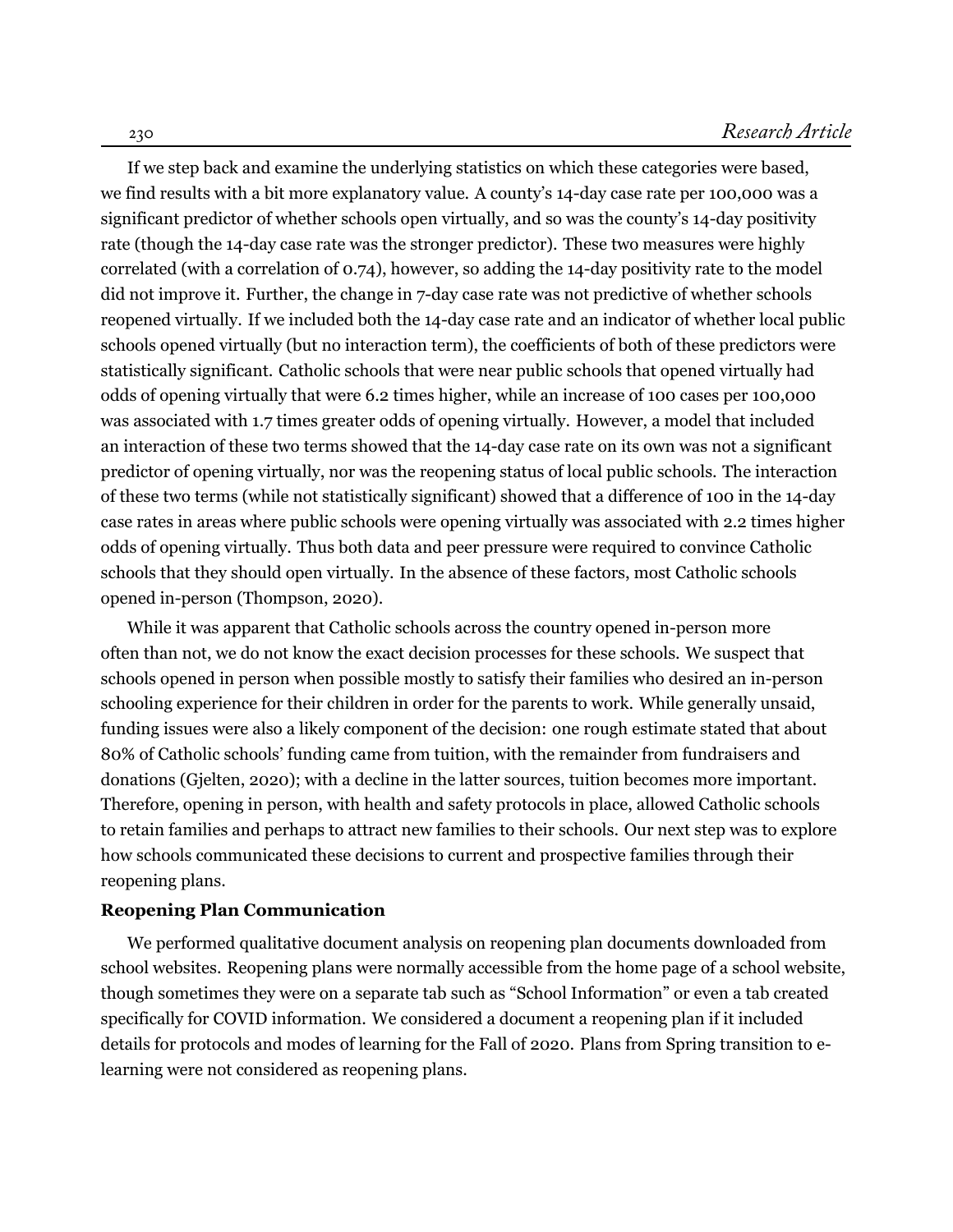#### No Good Options 231

Of the 136 schools in the sample, 76 (55%) did not have a school reopening plan for Fall 2020 clearly accessible on their websites. We assumed that these schools shared similar documents or video explanations with their school families through email, social media, or through private learning management or school communication systems. It was unclear why a school would want to share this information privately rather than making it publicly available on their school's website. It was possible that for many schools, this was a decision based on convenience of communication through other channels due to the cumbersome process of website updating, especially considering that many Catholic schools had outdated static websites that had not been updated for years. Schools may not update their websites because they know that current parents and other stakeholders were more likely to get information from other sources, such as social media sites.

From a marketing perspective, an updated website is essential to attract new families to a school. A parent seeking a school for their child would want to be able to access all pertinent information in one official place, and also may not be able to access private social media accounts that are available to currently enrolled families. In the case of Fall 2020, if Catholic schools wanted to leverage their reopening strategies to draw in new families, primarily those seeking in-person schooling for their children, it would make sense to include their plans on school websites.

Sixty schools in our sample did have reopening plan documents readily available on their websites. We used the National Standards and Benchmarks for Effective Catholic Elementary and Secondary Schools (Ozar & Weitzel-O'Neill, 2012) as a framework for our analysis of these plans. These standards, abbreviated as NSBECS, were developed through a collaborative of researchers from Loyola University Chicago and Boston College and have been used extensively to assess and improve Catholic education.

Each plan was coded for evidence related to each of the standards. We were not necessarily expecting all standards to be addressed in any given plan, nor were we evaluating plans as better or worse based on their inclusion of any particular standards. Rather, we were exploring the extent to which schools leveraged reopening plans to promote different features of their schools that might be considered as an added value of Catholic education.

The NSBECS standards are listed in Table 2, along with the frequency of code occurrence and representative example passages from the plans in this sample. Two of the standards, numbers 6 and 12, were deemed as universally applicable to these plans and so were not explicitly coded. Standard 6 refers to qualified school leaders or leadership teams who communicate with school families. All of the plans were considered to be a form of communication from school leadership, so this code was not necessary. Similarly, Standard 12, regarding maintenance of school facilities and technology, was universally evidenced in the plans.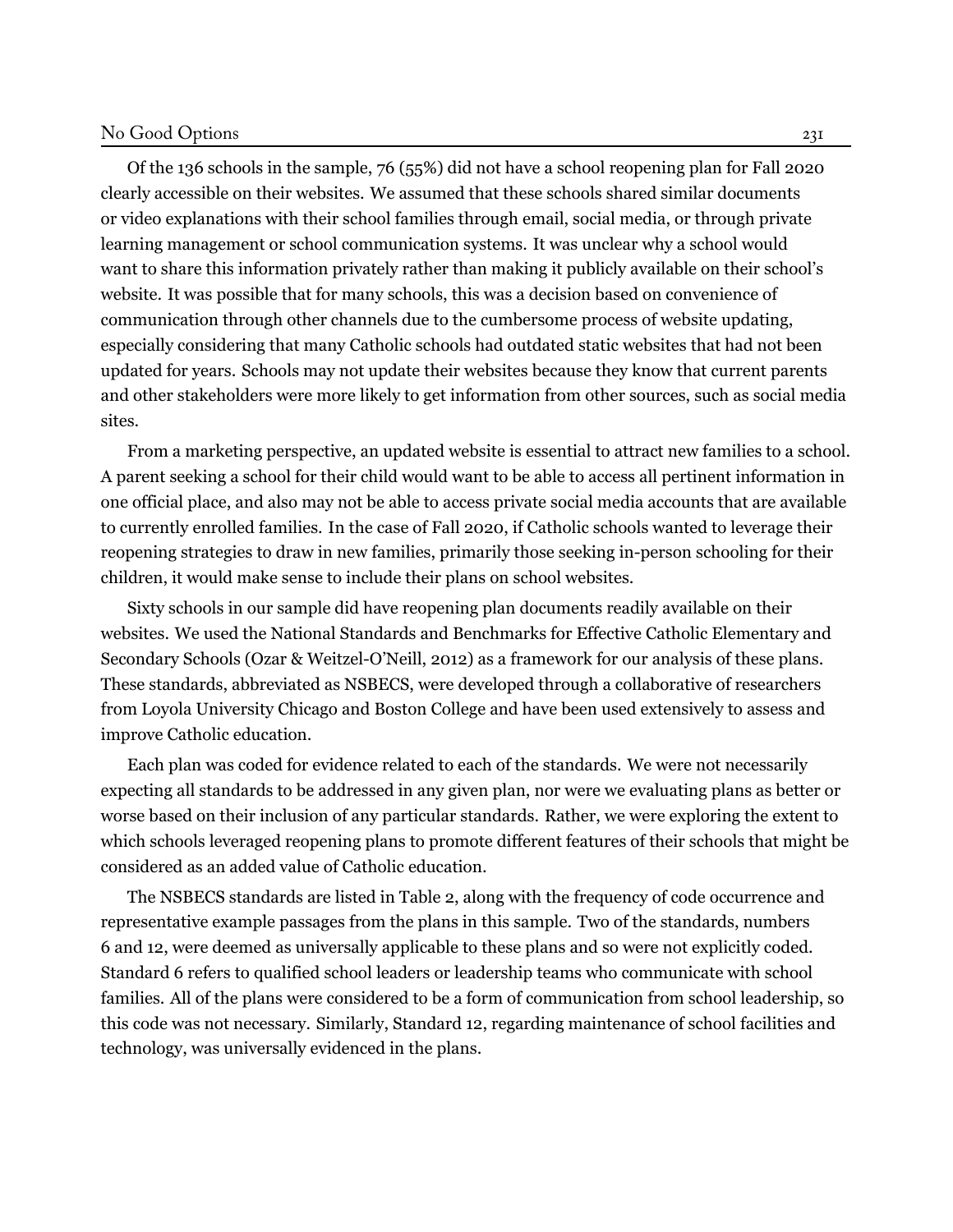#### **Table 2**

*Frequency and RepresentaƟve Examples of Codes*

| Standard                                                                                                                                                                                                                                                                                                                                                          | Plans | <b>Example Passage</b>                                                                                                                                                                                                                                                                                                        |
|-------------------------------------------------------------------------------------------------------------------------------------------------------------------------------------------------------------------------------------------------------------------------------------------------------------------------------------------------------------------|-------|-------------------------------------------------------------------------------------------------------------------------------------------------------------------------------------------------------------------------------------------------------------------------------------------------------------------------------|
| 1. An excellent Catholic school is guided and by a<br>clearly communicated mission that embraces a<br>Catholic identity rooted in Gospel values, centered<br>on the Eucharist, and committed to faith formation,<br>academic excellence, and service.                                                                                                             | 20    | "Everything we do, we do purposefully with<br>the Light of Christ guiding our way. This is<br>the fundamental difference. So regardless<br>if we educate your child from home, school<br>or a combination of both the Light of Christ<br>is there. Trust in the Lord, and trust in us to<br>hold this mission as paramount."  |
| 2. An excellent Catholic school adhering to mission<br>provides a rigorous academic program for religious<br>studies and catechesis in the Catholic faith set within a<br>total academic curriculum that integrates faith culture<br>and life.                                                                                                                    | 4     | "[We will] continue to infuse lessons with<br>Catholic social teachings and values."                                                                                                                                                                                                                                          |
| 3. An excellent Catholic school adhering to mission<br>provides opportunities outside the classroom for<br>student faith formation, participation in liturgical<br>and communal prayer, and action in service of social<br>justice.                                                                                                                               | 17    | "Weekly school Masses are essential to the<br>life of our community. For the near future,<br>students, faculty, and staff will remain in the<br>classrooms and view the livestream of the<br>Wednesday Masses"                                                                                                                |
| 5. An excellent Catholic school has a governing<br>body which recognizes and respects the role of the<br>appropriate and legitimate authorities and exercises<br>responsible decision making in collaboration with the<br>leadership team for development and oversight of the<br>school's fidelity to mission, academic excellence, and<br>operational vitality. | 6     | "A local Task Force was formed to accomplish<br>the creation of a Reopening PlanWe are<br>extremely grateful for the time, expertise and<br>vision shared by these men and women."                                                                                                                                            |
| 7. The curriculum adheres to appropriate, delineated<br>standards and is vertically aligned to ensure that<br>every student successfully completes a rigorous and<br>coherent sequence of academic courses based on the<br>standards and rooted in Catholic values.                                                                                               | 17    | "As a small and inclusive community, we are<br>proud to be able to offer a distance learning<br>program that provides rigorous academics<br>and individualized support to our students.<br>Our teachers have done an incredible job<br>transforming their curriculum and lessons to<br>be more conducive to online learning." |

*ConƟnued on next page*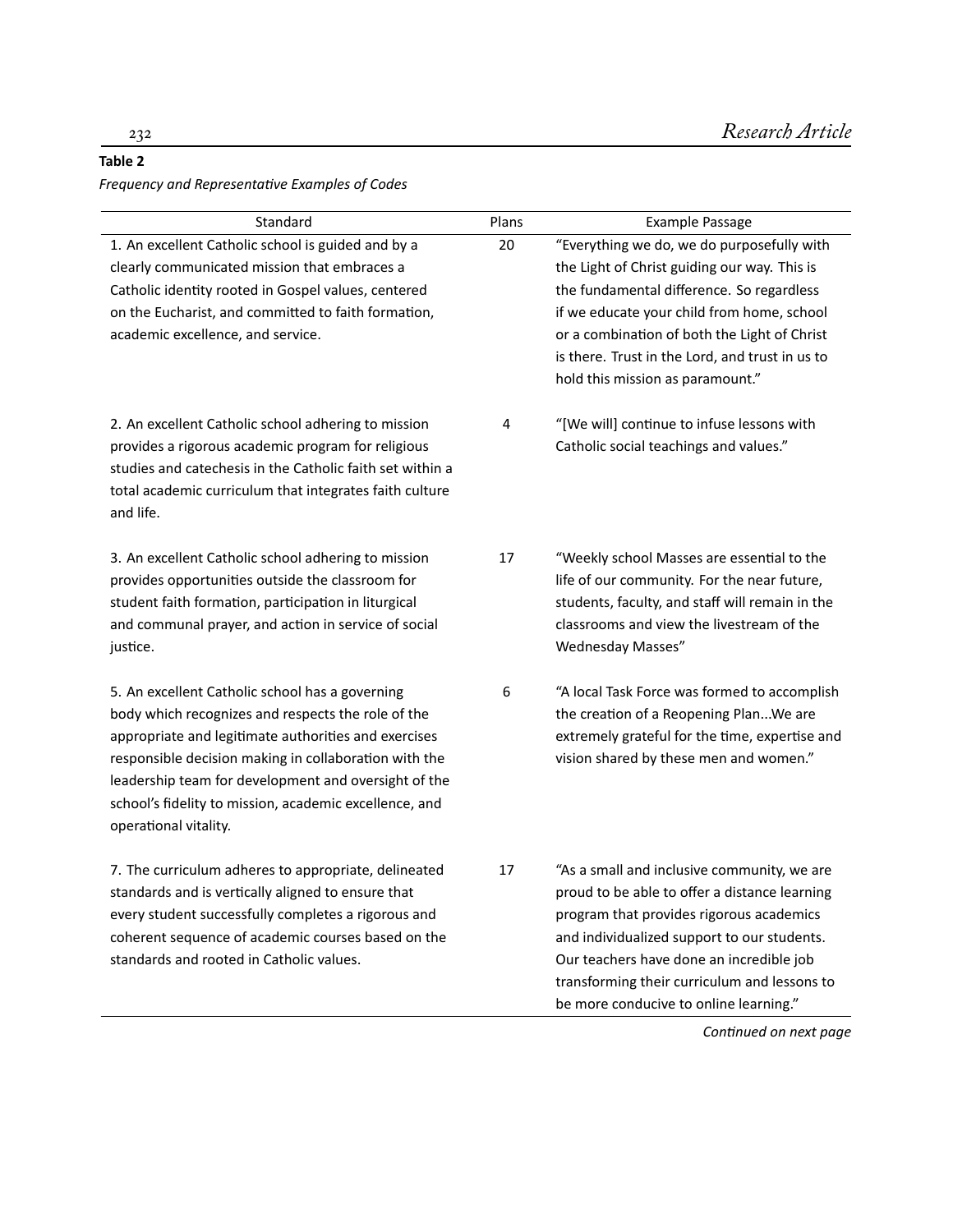#### No Good Options 233

| Table 2 continued                                                                                                                                                                                                                 |                |                                                                                                                                                                                                                                                                                                                                                                                           |  |  |  |  |  |
|-----------------------------------------------------------------------------------------------------------------------------------------------------------------------------------------------------------------------------------|----------------|-------------------------------------------------------------------------------------------------------------------------------------------------------------------------------------------------------------------------------------------------------------------------------------------------------------------------------------------------------------------------------------------|--|--|--|--|--|
| Standard                                                                                                                                                                                                                          | Plans          | <b>Example Passage</b>                                                                                                                                                                                                                                                                                                                                                                    |  |  |  |  |  |
| 8. An excellent Catholic school uses school-wide<br>assessment methods and practices to document                                                                                                                                  | $\overline{7}$ | "All courses will provide frequent and varied<br>formative and summative assessments                                                                                                                                                                                                                                                                                                      |  |  |  |  |  |
| student learning and program effectiveness, to make<br>student performance transparent, and to inform the<br>continuous review of curriculum and the improvement<br>of instructional practices.                                   |                | serving both On-Campus and At-Home<br>learners."                                                                                                                                                                                                                                                                                                                                          |  |  |  |  |  |
| 9. An excellent Catholic school provides programs and<br>series aligned with the mission to enrich the academic<br>program and support the development of student and<br>family life.                                             | 15             | "We recognize that different families need<br>different supports and we endeavor to give<br>every child and family the tools they need to<br>be successful."                                                                                                                                                                                                                              |  |  |  |  |  |
| 10. An excellent Catholic school provides a feasible<br>three to five-year financial plan that includes both<br>current and projected budgets and is the result<br>of collaborative process, emphasizing faithful<br>stewardship. | $\mathbf{1}$   | "Though we have lost many sources of our<br>funding due to the current global pandemic,<br>we are honoring the tuition published for the<br>2020-2021 school year We have worked<br>with families whose job loss has created<br>new hardships and will continue to do so. All<br>enrolled families who have not already done<br>so, are expected to begin monthly payments<br>in August." |  |  |  |  |  |

*Note.* Standards 4, 6, 11, 12, and 13 are intentionally omitted from this table. Zero instances of Standards 4, 11, and 13 were coded in the data. Standards 6 and 12 were deemed to be universally applicable to the plans and were, therefore, excluded from coding.

Every plan included details on building and safety protocols, such as sanitation plans, health screening policies, mask requirements, and quarantine guidelines. These were rather formulaic, including embedded information or links to health department or CDC guidelines and details about prevention and containment of the virus. Interestingly, 24 of the plans (40%) only included this type of health, safety, and logistical information, without any information that could be coded with regard to any of the other NSBECS standards.

In the plans that included more than COVID-19 health and safety protocols, the most frequently coded standard was Standard 1, related to the Catholic mission of the school. Several plans included introductory material that emphasized the mission or incorporated mission-related language or quotations. Some were rather perfunctory mentions, such as "Our mission to educate children to their greatest potential as images of God remains the same. In order to continue this work amidst COVID-19, in an in person, at school environment, we have established a set of protocols." Others drew upon the mission more deeply: "We are, primarily, a Catholic school, and our mission is and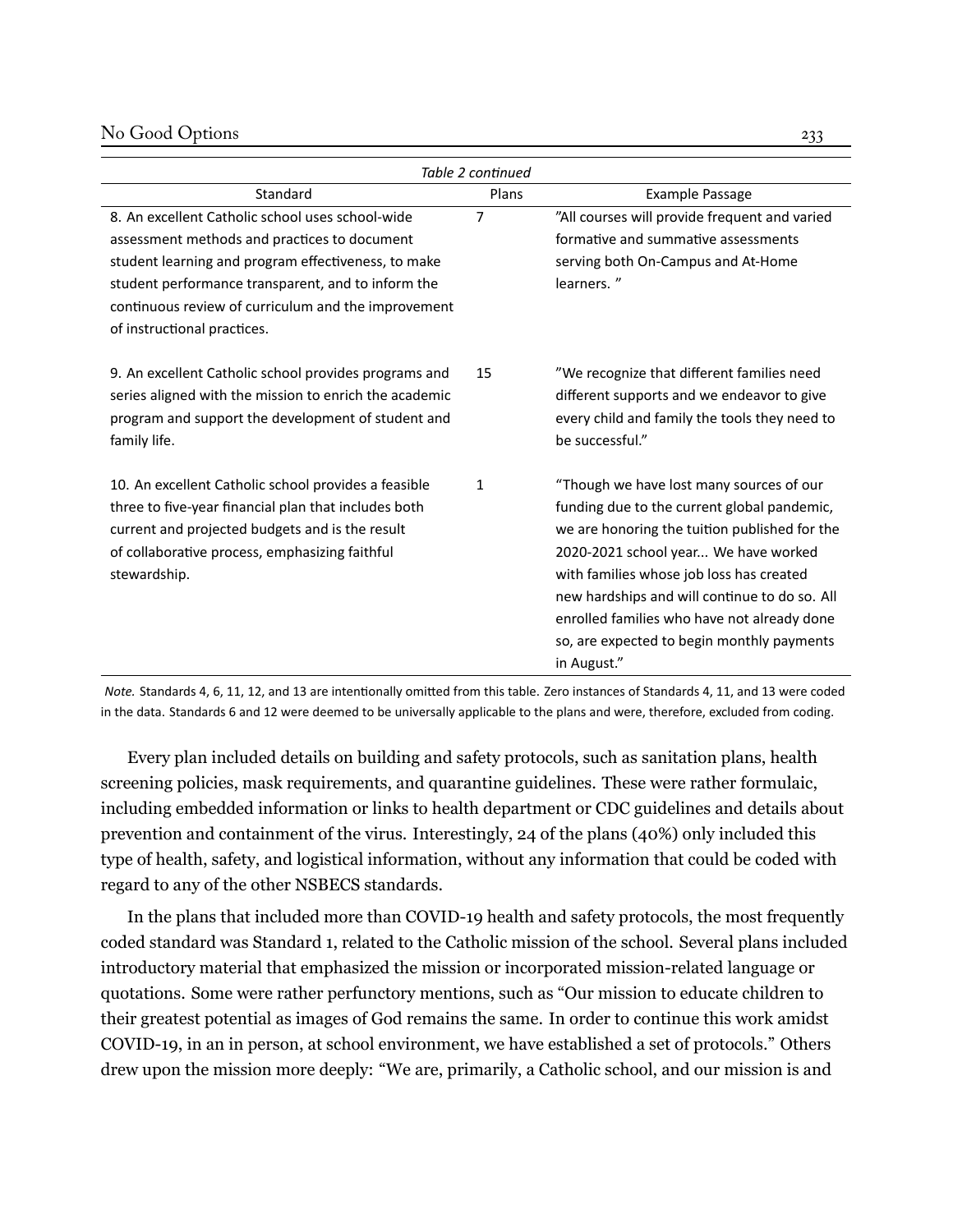continues to be doing all that we can to produce young people who are formed in God's love and mercy. Let that noble cause guide all of us in these stressful times and may we all grow closer to our Creator and Lord through our trials and victories." Several included quotes from the Bible or from Catholic leaders, such as a recent prayer from Pope Francis: "Lord, may you bless the world, give health to our bodies and comfort our hearts." Including these references to mission and spiritual inspirations in the introduction to plans sends a message that the school is guided by a commitment to a shared purpose, even amidst the challenges of a pandemic.

The next most frequently coded standards were related to the faith life of the school and the academic curriculum. Almost all of the plans coded for Standard 3, regarding faith formation, included descriptions of how Mass would be included in the weekly school schedule. Schools planned to keep the community safe while still celebrating the liturgy either through live streaming, having priests come to classrooms, or having small groups take turns attending Mass in the church. Some schools also indicated plans to offer retreats and community service opportunities. As one school summarized, "We will be working to organize faith experiences for the students that are meaningful and follow social distancing." Plans that included these details signaled to the community that the faith formation of students was important enough to emphasize along with the logistics of reopening their buildings.

Standard 7 focuses on the academic curriculum, and evidence of this standard was included in 17 of the reopening plans. Many of these plans focused on distance learning options, explaining how content would be delivered either synchronously or asynchronously and describing learning management systems that would be utilized. Teacher professional development was also often mentioned in the plans, specifically related to increasing capacity for online teaching. Finally, some plans provided additional details about the aims of their academic programs. For example, one school explained, "Our curriculum promotes both challenge and joy in learning. We are prioritizing reading, writing, math, and Catechism. Our work will continue to be challenging, meaningful, active, and collaborative."

Fifteen plans were also coded for including evidence of Standard 9, which is related to offering non-academic programs and services. Extra-curricular activities, clubs, and athletics were sometimes mentioned in plans in terms of whether or not they would be offered, but the majority of these codes were for passages detailing counseling or student wellness services, acknowledging that there is a greater need for mental health support than perhaps ever before due to the stress of the pandemic. One school summarized:

...there has been a heightened level of stress and anxiety for us all. It is extremely important that we all remember to seek help and support if the level of stress and anxiety becomes overwhelming. This is especially important for our children...If you feel like your student needs assistance, please reach out to our Guidance Counselor."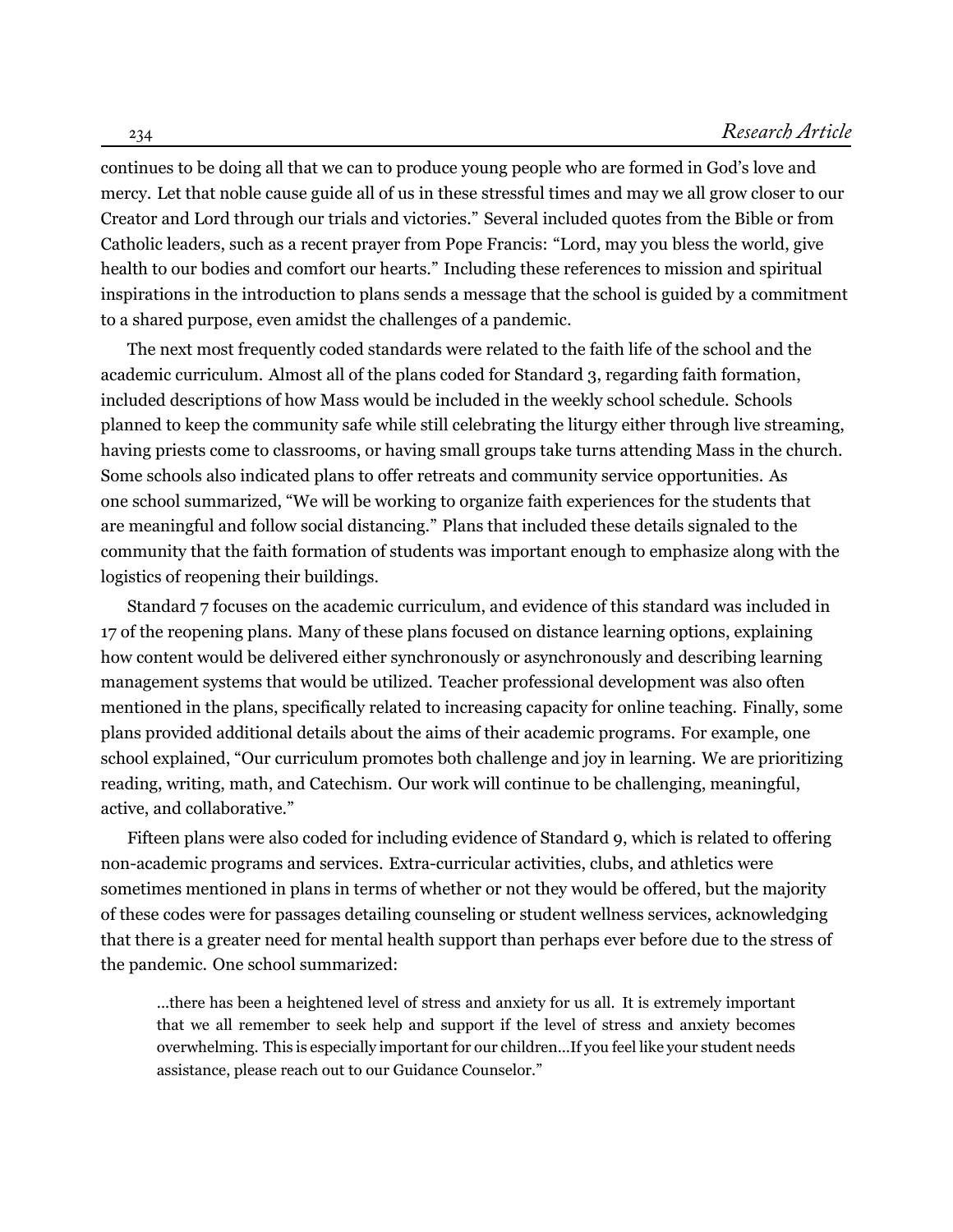Some schools referred specifically to programs and services for students with IEPs or other learning needs and how these services would be impacted by the health and safety protocols.

Other standards that were evidenced in the plans included Standard 8 regarding assessment practices, Standard 5 related to governing bodies (in this case, usually Task Forces assembled to develop reopening strategies), Standard 2 regarding religious education, and Standard 10, focused on finances and stewardship. Standards 4, 11, and 13 related to adult faith formation, human resources, and development, respectively, were not found to be included in any of the plans. Again, we were not necessarily expecting all of the standards to be included in any of the plans, we were simply using the standards as a framework to understand what was included in these documents.

#### **Conclusion**

In this study, we sought to explore reopening decisions and documented plans of Catholic schools across the country in the Fall of 2020. Knowing that Catholic schools had more autonomy over reopening decisions than surrounding public schools, we found that most schools opened in person with health and safety protocols in place regardless of local health data trends and surrounding public school reopening decisions. Most did not publish reopening plans on their websites, and of those that did, many were simply basic COVID health and safety protocols. Plans that included more compelling information, based on analysis of plans with regard to the National Standards and Benchmarks of Effective Catholic Schools, may have served to communicate the added value of Catholic education during a challenging time.

We contend that Catholic schools, like any other school, had no good options for reopening in the Fall of 2020. The option of opening in person presented risks of viral spread and challenges of quickly putting into place structural and logistical protocols to keep students and staff as safe as possible, and the option of opening remotely presented challenges of remote teaching and learning that were felt acutely in the previous Spring. However, unlike their public school counterparts, Catholic schools faced the additional challenge of being tuition-dependent. In order to retain current students and potentially attract new students, schools had to weigh the risks of reopening in person with the benefits of satisfying families (and possibly staff) who desired students in the buildings. With the local control offered by the principle of subsidiarity in Catholic education, schools were able to make the choices that served their communities best, mostly offering a choice for in-person Catholic education for as many students as possible.

This study was limited in that it only considered a sample of Catholic schools. Although the sample included schools throughout the country, it was not fully nationally representative, nor was it a random sample of schools. Additionally, the study only considered publicly available data. Future research may include alternative methods, such as interviews or surveys of school leaders, to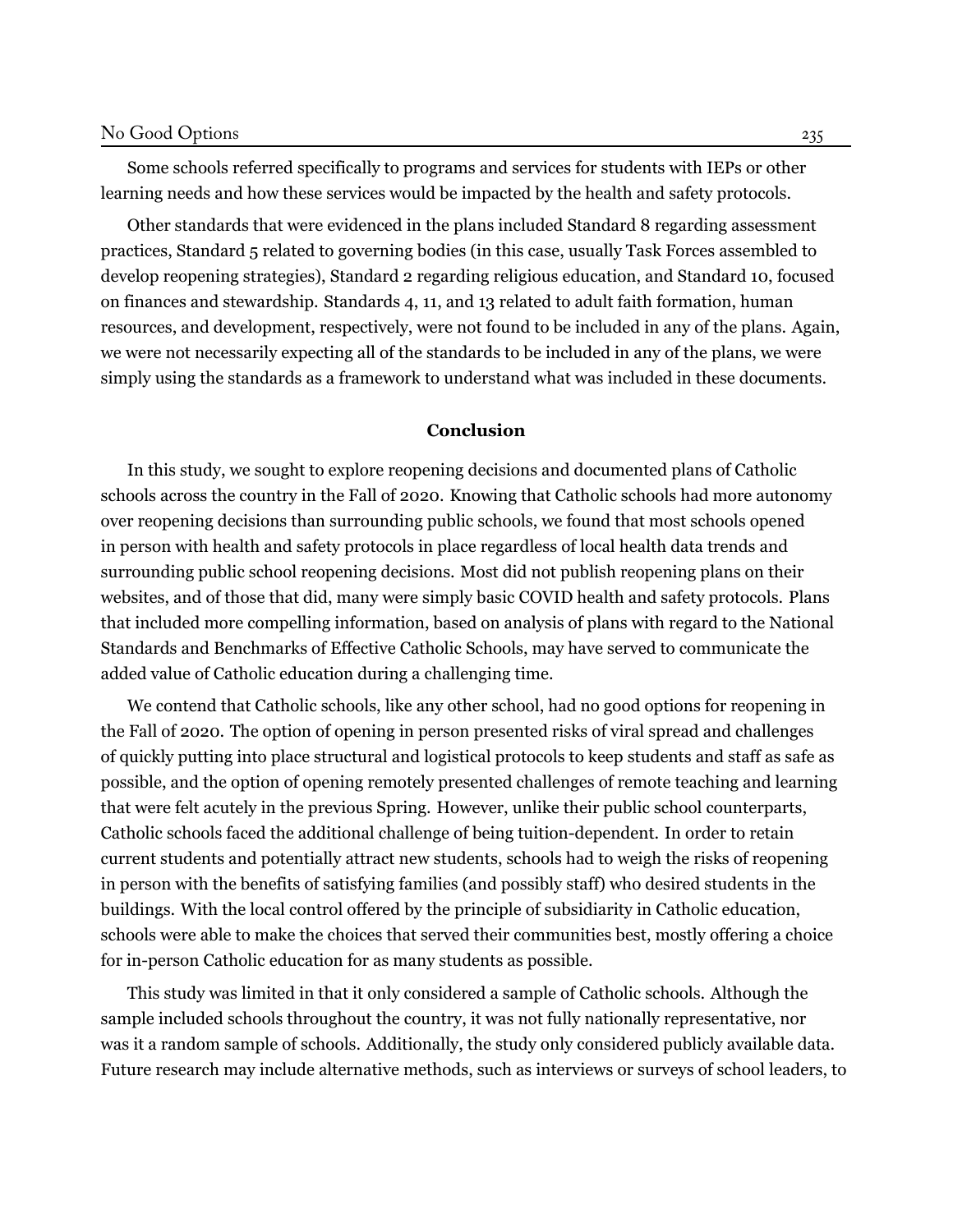develop further understanding of decisions to reopen schools in person. Enrollment trends during and after Fall 2020 could also be investigated in future work.

The full impact of the COVID-19 pandemic on Catholic education in the United States will likely not be realized for quite some time. This initial exploration of reopening trends highlights that there is much to learn about how and why schools responded to the pandemic with regard to modes of and communication about reopening in Fall 2020. When there were no good options, Catholic schools remained a viable option for families across the country.

#### **References**

- <span id="page-12-3"></span>Baye, R. (2020). Catholic school teachers quit over reopening plans. *WYPR*. [https://](https://www.wypr.org/post/catholic-school-teachers-quit-over-reopening-plans)  [www.wypr.org/post/catholic-school-teachers-quit-over-reopening-plans](https://www.wypr.org/post/catholic-school-teachers-quit-over-reopening-plans)
- <span id="page-12-6"></span>Centers for Disease Control and Prevention. (2020). *Indicators for dynamic school decisionmaking.* Retrieved November 2020, 20, from [https://www.cdc.gov/coronavirus/2019-ncov/](https://www.cdc.gov/coronavirus/2019-ncov/community/schools-childcare/indicators.html) [community/schools-childcare/indicators.html](https://www.cdc.gov/coronavirus/2019-ncov/community/schools-childcare/indicators.html)
- <span id="page-12-0"></span>Couzin-Frankel, J., Vogel, G., & Weiland, M. (2020). School openings across globe suggest ways to keep coronavirus at bay, despite outbreaks. *Science*. https://doi.org/10.1126/science.abd7107
- <span id="page-12-4"></span>Dodds, A. K., Halevy, A. K., & Kizziar, J. H. (2020). Religious education employers see two significant jurisdictional decisions in summer 2020. *National Law Review*. https:// [www.natlawreview.com/article/religious-education-employers-see-two-significant](https://www.natlawreview.com/article/religious-education-employers-see-two-significant-jurisdictional-decisions-summer) [jurisdictional-decisions-summer](https://www.natlawreview.com/article/religious-education-employers-see-two-significant-jurisdictional-decisions-summer)
- <span id="page-12-2"></span>Finn, C. E. (2020). "School-opening extortion" comes to Montgomery County, Maryland. *Education Next*. [https://www.educationnext.org/school-opening-extortion-comes-to-montgomery](https://www.educationnext.org/school-opening-extortion-comes-to-montgomery-county-maryland/)[county-maryland/](https://www.educationnext.org/school-opening-extortion-comes-to-montgomery-county-maryland/)
- <span id="page-12-8"></span>Gjelten, T. (2020). The closure of Catholic schools is "devastating," advocates say. *NPR*. https:// [www.npr.org/2020/07/30/896850188](https://www.npr.org/2020/07/30/896850188)
- <span id="page-12-5"></span>Grindon, L. (2020). Catholic high school's basketball coach fired after protesting pastor's anti-LGBTQ message. *National Catholic Reporter*. [https://www.ncronline.org/](https://www.ncronline.org/news/justice/catholic-high-schools-basketball-coach-fired-after-protesting-pastors-anti-lgbtq)news/justice/ [catholic-high-schools-basketball-coach-fired-after-protesting-pastors-anti](https://www.ncronline.org/news/justice/catholic-high-schools-basketball-coach-fired-after-protesting-pastors-anti-lgbtq) -lgbtq
- <span id="page-12-1"></span>Gross, [B.,](https://www.ncronline.org/news/justice/catholic-high-schools-basketball-coach-fired-after-protesting-pastors-anti-lgbtq) Opalka, A., & Gundapaneni, P. (2020). Getting back to school: An update on plans from across the country. *Center on Reinventing Public Education*. [https://www](https://www.crpe.org/sites/default/files/getting_back_to_school_brief.pdf) .crpe.org/sites/ [default/files/getting\\_back\\_to\\_school\\_brief.pdf](https://www.crpe.org/sites/default/files/getting_back_to_school_brief.pdf)
- <span id="page-12-7"></span>Hartney, M. T., & Finger, L. K. (2020). *Politics, markets, and pandemics: Public education's response to COVID-19.* (EdWorkingPaper: 20-304)*.* Annenberg Institute at Brown University. https://doi.org/10.26300/8ff8-3945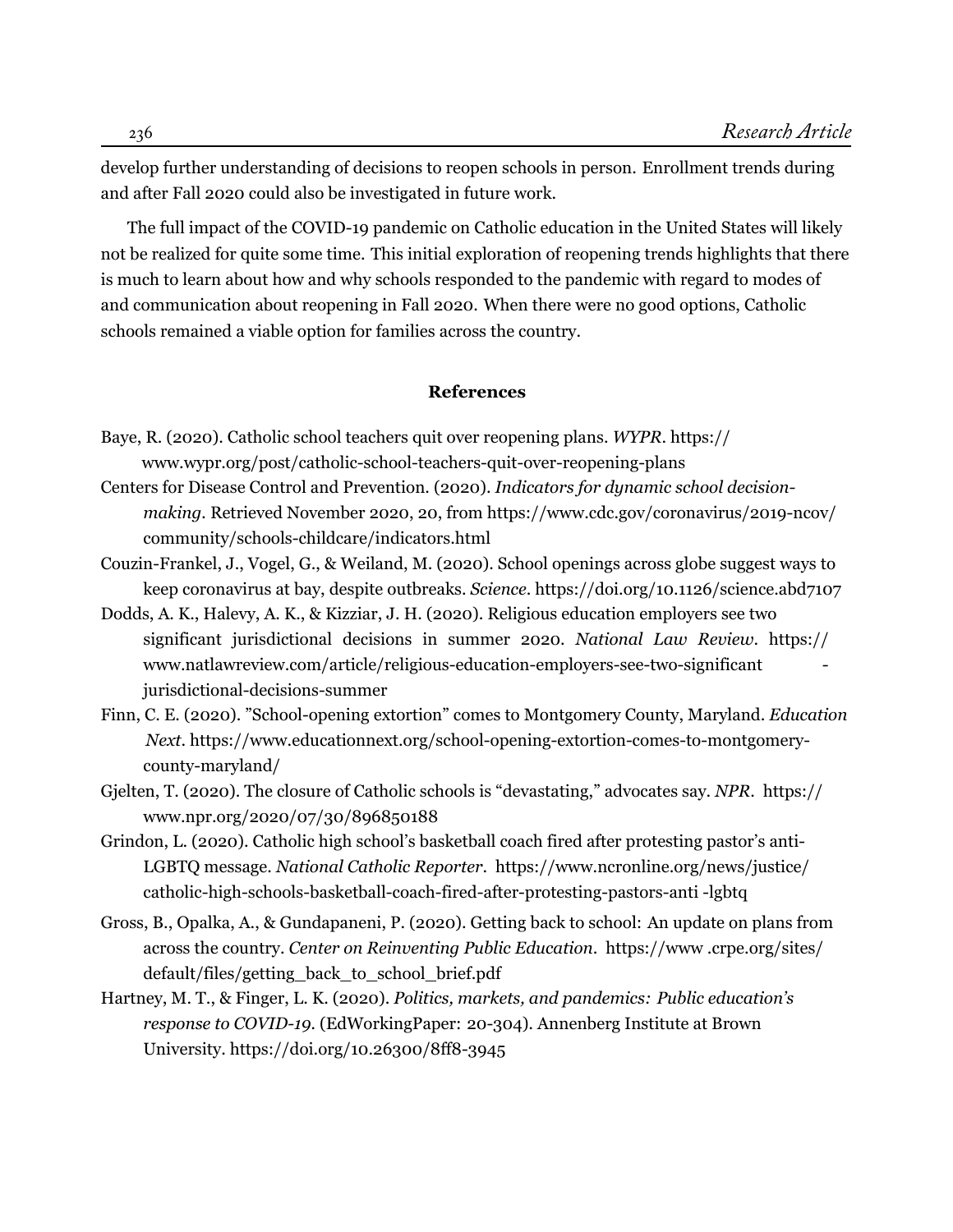- <span id="page-13-1"></span>Hays, G. (2020). *I didn't want to quit." Teacher says she was let go over COVID-19 concerns.* WBIR. [https://www.wbir.com/article/news/education/i-didnt-want-to](https://www.wbir.com/article/news/education/i-didnt-want-to-quit-teacher-says-she-was-let-go-over-covid-concerns/51-4474728f-f0c6-4508-8a5a-6898840becd8) [-quit-teacher-says-she-was-let-go-over-covid-concerns/51-4474728f-f0c6-4508-8a5a](https://www.wbir.com/article/news/education/i-didnt-want-to-quit-teacher-says-she-was-let-go-over-covid-concerns/51-4474728f-f0c6-4508-8a5a-6898840becd8) [-6898840becd8](https://www.wbir.com/article/news/education/i-didnt-want-to-quit-teacher-says-she-was-let-go-over-covid-concerns/51-4474728f-f0c6-4508-8a5a-6898840becd8)
- <span id="page-13-2"></span>Jung, C. (2020). With more districts remote or hybrid, Catholic schools see new families enroll. *WBUR*. [https://www.wbur.org/edify/2020/09/30/catholic-school-enrollment](https://www.wbur.org/edify/2020/09/30/catholic-school-enrollment-pandemic) -pandemic
- <span id="page-13-10"></span>Katin[as, P. \(2020](https://www.wbur.org/edify/2020/09/30/catholic-school-enrollment-pandemic)). Catholic schools offer tuition aid to attract public school kids. *The Tablet*. <https://thetablet.org/catholic-schools-tuition-aid-public-school-kids/>
- <span id="page-13-3"></span>Kirkman, A. (2020). Catholic schools to decide on their own when to open, as some plan for inperson classes. *South Bend Tribune*. [https://www.southbendtribune.com/s](https://www.southbendtribune.com/story/news/education/2020/08/08/catholic-schools-to-decide-on-their-own-when-to-open-as-some-plan-for-in-person-classes/43910649/)tory/news/ [education/2020/08/08/catholic-schools-to-decide-on-their-own-when-to-open](https://www.southbendtribune.com/story/news/education/2020/08/08/catholic-schools-to-decide-on-their-own-when-to-open-as-some-plan-for-in-person-classes/43910649/) -as-someplan-for-in-person-classes/43910649/
- <span id="page-13-8"></span>Larso[n, L. S., & Daprile, L. \(2020\). SC Catholic school t](https://www.southbendtribune.com/story/news/education/2020/08/08/catholic-schools-to-decide-on-their-own-when-to-open-as-some-plan-for-in-person-classes/43910649/)eachers forced to sign COVID-19 waiver. 'It's this or no job.'. *The Island Packet*[. https://www.islandpacket.com/news/local/education/](https://www.islandpacket.com/news/local/education/article244957655.html) article244957655.html
- <span id="page-13-0"></span>Levinson, M., Cevik, M., & Lipsitch, M. (2020). Reopening primary schools during the pandemic. *New England Journal of Medicine*, *383*(10), 981-985. https://doi.org/10.1056/ nejmms2024920
- <span id="page-13-4"></span>Lopez-Villafaña, A. (2020). San Diego Catholic high school files lawsuit against Newsom to reopen in the fall. *Los Angeles Times*. [https://www.latimes.com/california/story/](https://www.latimes.com/california/story/2020-08-07/san-diego-catholic-school-lawsuit-newsom) [2020-08-07/san-diego-catholic-school-lawsuit-newsom](https://www.latimes.com/california/story/2020-08-07/san-diego-catholic-school-lawsuit-newsom)
- <span id="page-13-6"></span>McKeown, J. (2020). Catholic school superintendent: "Our kids need to go back to school". *Catholic News Agency*. [https://www.catholicnewsagency.com/news/45370/catholic](https://www.catholicnewsagency.com/news/45370/catholic-school-superintendent-our-kids-need-to-go-back-to-school) -schoolsuperintendent-our-kids-need-to-go-back-to-school
- <span id="page-13-5"></span>Morr[ison, H. \(2020\). 'We're not getting answers': Parents upset w](https://www.catholicnewsagency.com/news/45370/catholic-school-superintendent-our-kids-need-to-go-back-to-school)ith Diocese of Springfield over unanswered questions as schools reopen with in-person learning, costly remote services. *MassLive*. [https://www.masslive.com/coronavirus/2020/08/were-not](https://www.masslive.com/coronavirus/2020/08/were-not-getting-answers-parents-upset-with-diocese-of-springfield-over-unanswered-questions-as-schools-reopen-with-in-person-learning-costly-remote-services.html) -getting-answers-parents-upset-with-diocese-of-springfield-over-unanswered-questions-as [-schools-reopen-with-in-person-learning-costly-remote-services.html](https://www.masslive.com/coronavirus/2020/08/were-not-getting-answers-parents-upset-with-diocese-of-springfield-over-unanswered-questions-as-schools-reopen-with-in-person-learning-costly-remote-services.html)
- <span id="page-13-11"></span>New [York Times. \(2020\).](https://www.masslive.com/coronavirus/2020/08/were-not-getting-answers-parents-upset-with-diocese-of-springfield-over-unanswered-questions-as-schools-reopen-with-in-person-learning-costly-remote-services.html) *Coronavirus (Covid-19) data in the United States.* [Data set]. <https://github.com/nytimes/covid-19-data.>
- <span id="page-13-9"></span>Nichols, B. (2020). Opinion: Opening Catholic schools to in-person classes is immoral amid pandemic. *The Courier-Journal*. Retrieved from [https://www.courier-journal.com/story/](https://www.courier-journal.com/story/opinion/2020/08/13/reopening-louisville) [opinion/2020/08/13/reopening-louisville](https://www.courier-journal.com/story/opinion/2020/08/13/reopening-louisville)
- <span id="page-13-7"></span>O'Loughlin, M. J. (2020). In-person classes boosts enrollment for some Catholic schools, but that won't save them all. America. Retrieved from https://www.americamagazine.org/ politics -society/2020/09/21/some-catholic-schools-increased-enrollment-covid-19 temporary